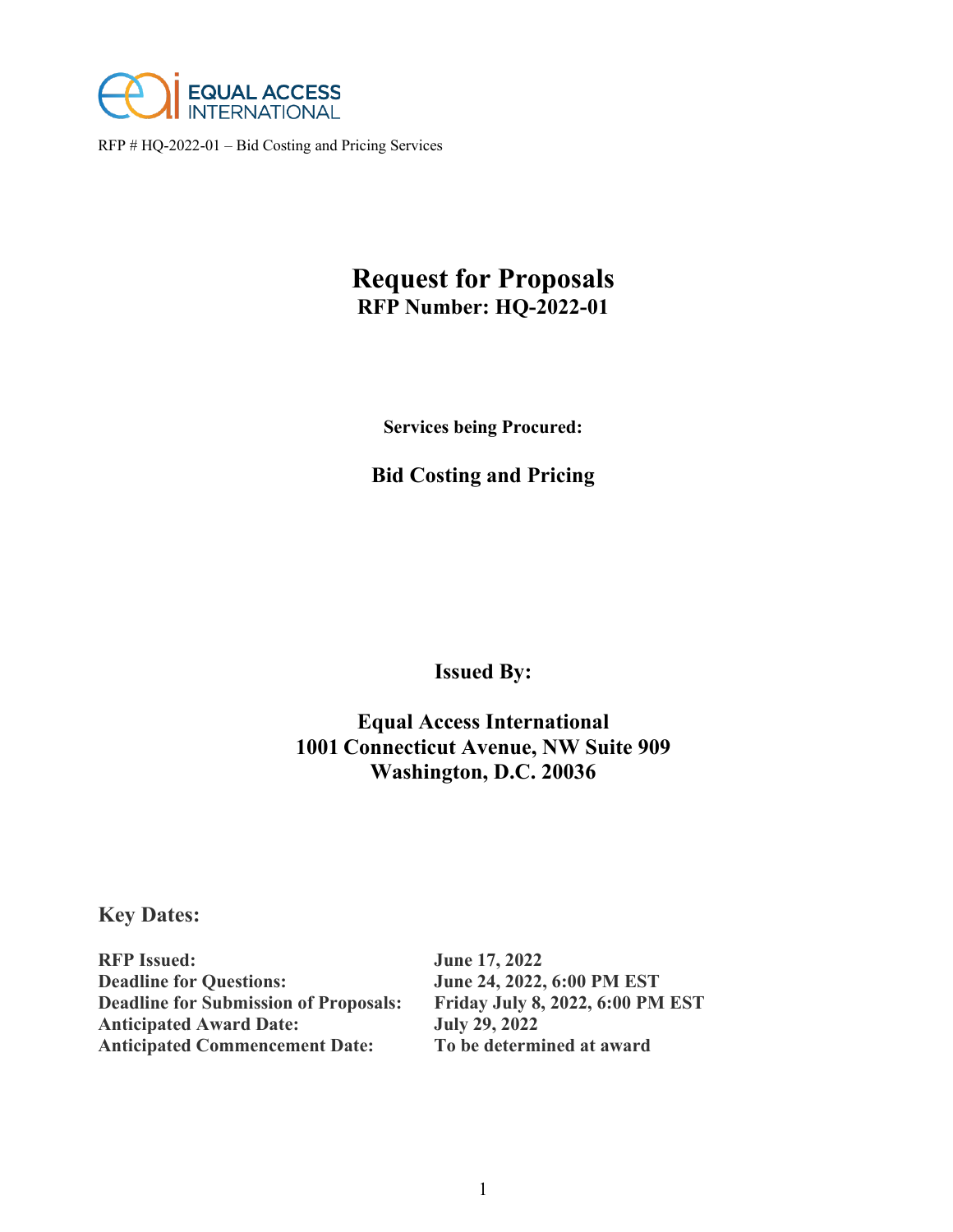

## **Background information**

Equal Access International (EAI), a U.S.-based non-profit headquartered in Washington, DC, invites qualified individuals and firms to submit a proposal to provide Cost and Pricing services on EAI's proposals and applications.

#### **Instructions to Offerors**

#### **1.1 Issuing Office**

Equal Access International 1001 Connecticut Avenue, NW, Suite 909 Washington, D.C. 20036 USA [eaprocurement@equalaccess.org](mailto:eaprocurement@equalaccess.org) Website:<http://www.equalaccess.org/>

## **1.2 Anticipated Award Type**

The award resulting from this RFP is anticipated to be time and materials based on a fixed hourly rate. Refer to Annex 1 – Statement of Work for an overview of expected tasks and responsibilities. The anticipated award date is stated on the cover page, and the period of performance will start shortly thereafter; date to be determined by mutual agreement.

#### **1.3 Period of Performance**

The initial period of performance for these services is twelve (12) months. EAI will review performance after three (3) months with the option to terminate the agreement for non- or underperformance, as well as have the option to extend the services after the twelve (12) months. Any such extension will be discussed with the awardee prior to 90 days before the completion of the initial period of performance.

#### **1.4 Basis of Award**

The award will be issued to the responsible and reasonable offeror who offers the best value to EAI using a combination of price and technical or non-cost/price factors.

## **1.5 Submission of Questions**

EAI will answer questions regarding the requirements of this RFP. Questions may be submitted via email only at [eaprocurement@equalaccess.org](mailto:eaprocurement@equalaccess.org) with the subject line title of: **RFP-HQ–2022-01 C&P**. Question are due no later than the date and time stated on the cover page. All answers to questions, if any, shall be provided to all potential offerors who submitted questions and be posted on EAI's website with the solicitation.

#### **1.6 Submission of Proposals**

Proposals must be submitted **no later than the date and time stated on the cover page,** via email to eaprocurement (@equalaccess.org only. The subject line of the email must reference: 'RFP HQ-**2022-01 C&P**' and the **Vendor Name**.

## **1.7 Interview/Clarification Questions and Answers**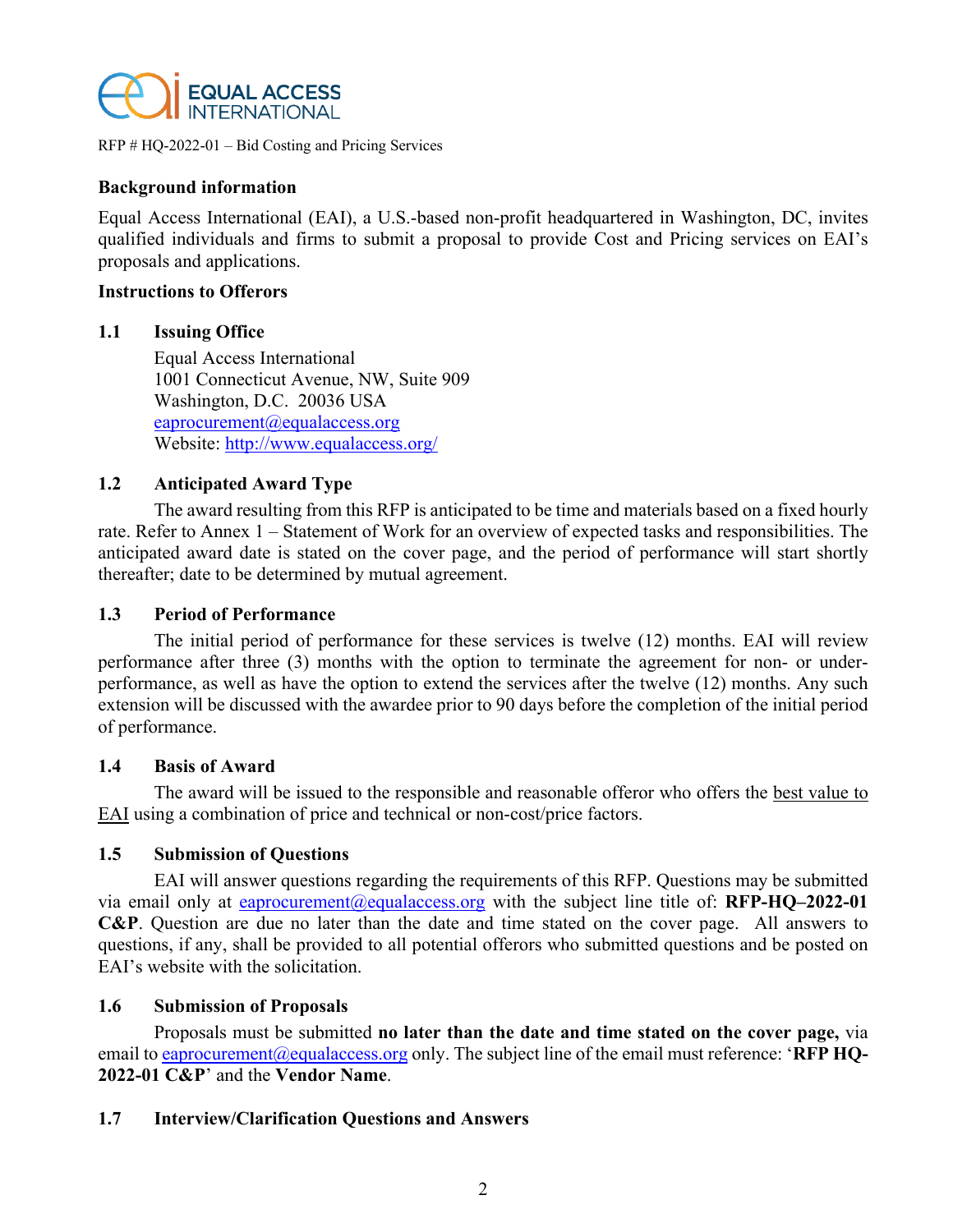

EAI reserves the right to ask question of offerors and to conduct interviews regarding their proposal, particularly relating to the technical approach and key staff, prior to final evaluation and award. If EAI chooses to conduct interviews, they will take place before the anticipated award date**.**

#### **1.8 Proposal Format**

For EAI to conduct the most efficient proposal evaluation, bidders are required to include in their proposal the information as described below. The Technical Proposal and Cost Proposal must be submitted in separate files, but may be transmitted in one email (as attachments in the required format).

## **1.8.1 Technical Proposal**

**a.** Technical Approach – Offerors must describe their proposed technical approach to providing the services required in the SOW (found in Annex 1). In a Word or pdf document of **no more than two (2) pages (not including any Annexes)**, describe: a) of the activities you would undertake to provide the required services and/or deliverables; b) your past accomplishments providing these or similar services; and c) how you would prevent or mitigate any existing, potential, or perceived conflict of interest.

**b.** Key Personnel – Offerors must list a minimum of one (1) and maximum of three (3) key personnel, and—in annex (in Word or pdf) to the Technical Proposal—provide CVs of the key personnel's work experience and other relevant qualifications (including language proficiency). Key personnel are those who will be responsible for a significant portion of the SOW (as outlined in Annex 1). Each CV must be two (2) pages or less.

**c.** References – Offerors should provide—in annex (in Word or pdf)—three (3) points of contact who can reference direct work experience with you and/or your organization related to services provided that were or are similar to the SOW in Annex 1 to this RFP. References should include (at a minimum) the points of contact's: name; organizational affiliation; email address; and phone number.

If you cannot present the requested number of references, please briefly explain why. The annex consisting of all references as well as any (additional) explanation (if applicable) must be no more than one (1) page total.

## **1.8.2. Financial Proposal**

Offerors must submit a cost proposal/pricing, including hourly rate(s) for services described in Annex 1 – SOW. The cost proposal/pricing must be valid for the 12-month period of performance. The budget should include: key personnel name(s) and their rates (per hour), and additional fees or charges, if any. Other direct costs, as may be approved in advance during implementation of the award, will be reimbursed at cost, and need not be included in the proposal. The cost proposal may be submitted in Word, pdf, or Excel, but should be no more than one (1) page in print copy in whichever format.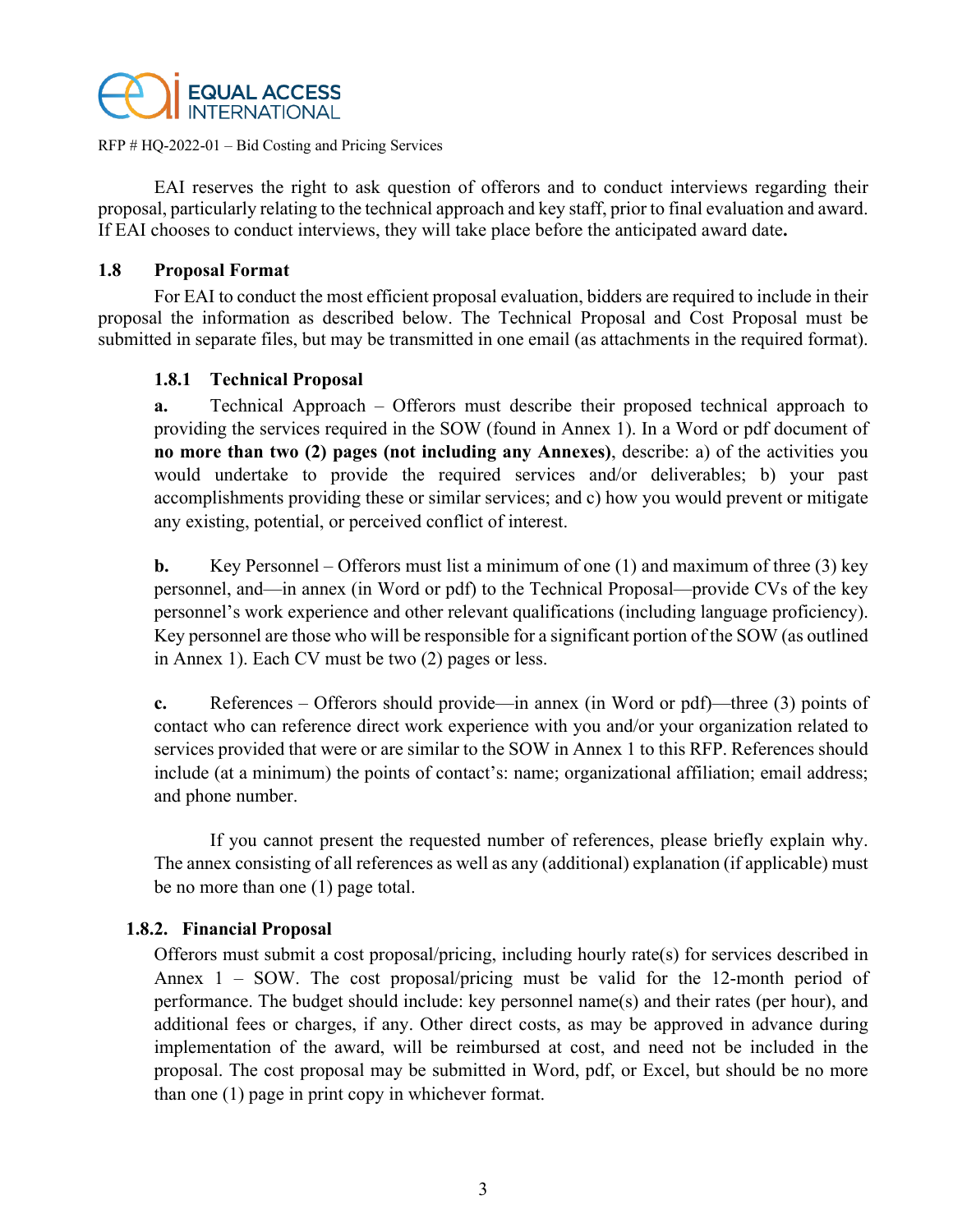

## **1.9 Evaluation of Proposals**

EAI will use best value determination for the award. A best value determination means that, in EAI's estimation, the selected offer will provide the greatest overall benefit in response to the requirements stated in this RFP. It may be in EAI's best interest to consider an award to other than the lowest-price offeror or other than the highest-rated technical offer. The evaluation factors and allocated points are as follows:

**1. Technical Approach** – Up to 25 points awarded based on the information presented in response to 1.8.1.a above.

**2. Relevant Key Personnel and Organizational Experience** – Up to 75 points based on the relevant experience of key staff and the offeror's organizational portfolio of relevant performance, including references of past clients, as requested in 1.8.1.b and 1.8.1.c above.

**3. Cost** – The cost proposal will be reviewed and evaluated for realism and reasonableness. EAI reserves the right to evaluate cost/technical trade-offs, and will award to the firm or individual providing the best value to EAI, both cost and technical factors considered.

#### **1.10 Validity of Proposals**

Proposals submitted shall remain open for acceptance for a minimum of ninety (90) days from the Deadline for Submission of Proposals. The selected Offeror(s) shall supply the services requested at the proposed hourly rate(s) for the entire period of performance.

## **1.11 Minimum Bidder Qualifications**

Offerors submitting proposals must:

- 1) Be officially licensed to do such business in their place of registration and operation;
- 2) Provide (in annex) documentation to verify licensure (e.g. tax id, registration certificate);
- 3) Not be or debarred or suspended by the United States Government and must not appear on any excluded parties list or otherwise be ineligible for award;
- 4) Be able to demonstrate adequate management, human and financial resources to perform the contract; and
- 5) Have satisfactory records of performance history, integrity, and business ethics.

EAI shall not award a contract to any organization or individual determined ineligible for award by the US Government.

#### **1.12 Late Proposals**

Proposals received after the submission deadline stated in the cover page of this RFP may not be considered. Offerors are responsible for ensuring their proposals are received according to the instructions stated herein. Late proposals may be considered at EAI's discretion.

#### **1.13 Modification of RFP Requirements**

EAI retains the right to terminate this RFP or modify the requirements upon notification.

## **1.14 Right of Negotiation and Acceptance of Proposal**

This RFP does not legally obligate EAI to award a contract. EAI reserves the right not to make an award to any Offeror, or make awards to more than one Offeror. No commitment is made, either expressed or implied, to compensate Offerors for costs incurred in the preparation and submission of a proposal.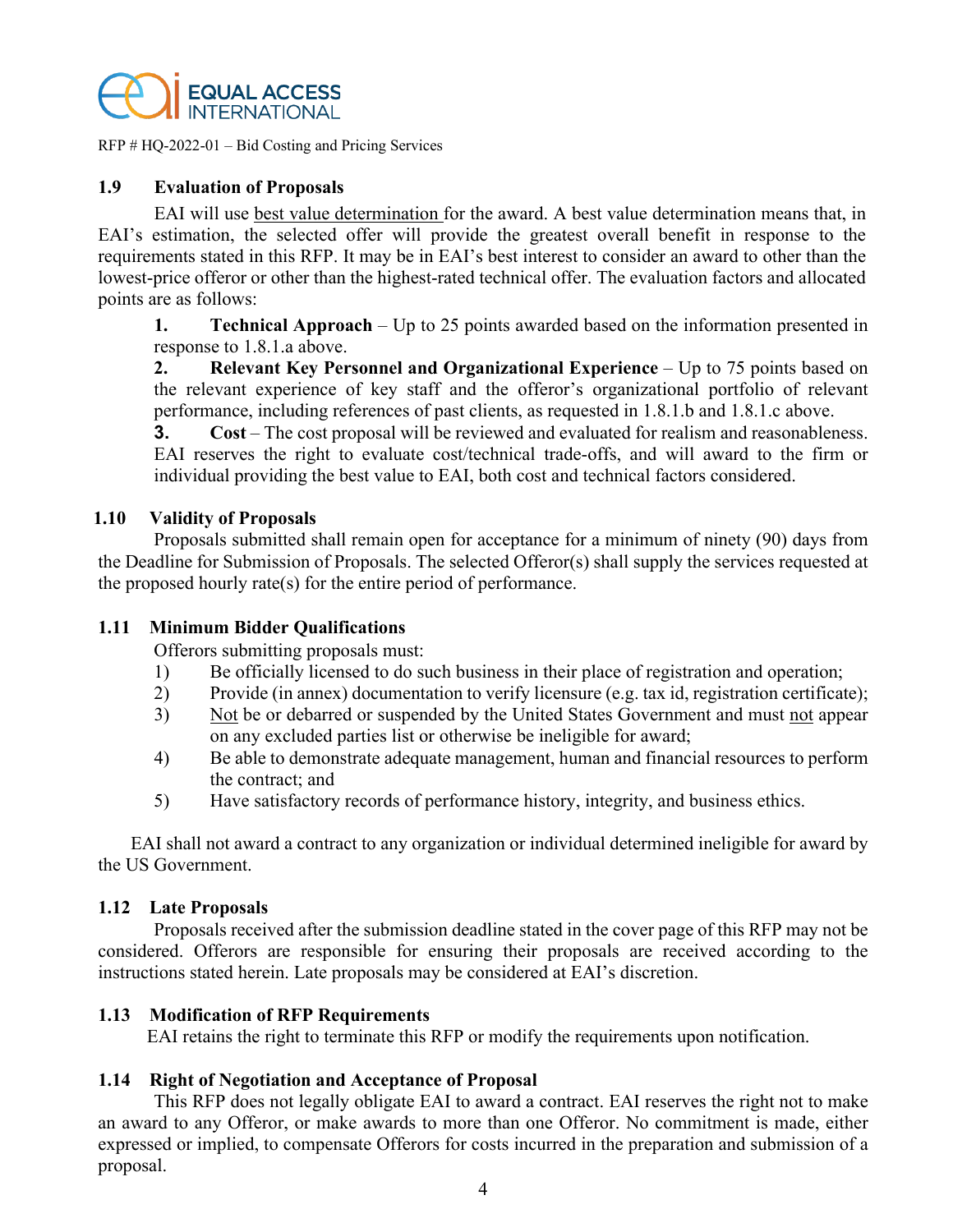

EAI may reject any proposal that is nonresponsive. A responsive proposal is one that complies with all terms and conditions of the RFP as outlined in this document and any subsequent modifications. A proposal must be complete, signed by an authorized signatory, and delivered before the deadline. EAI reserves the right to waive any minor discrepancies in a proposal.

EAI reserves the right to issue an award based on the initial evaluation of proposals without discussion. EAI also reserves the right to enter best and final negotiations, including interviews, with any responsive Offeror for all or part of the proposed scope.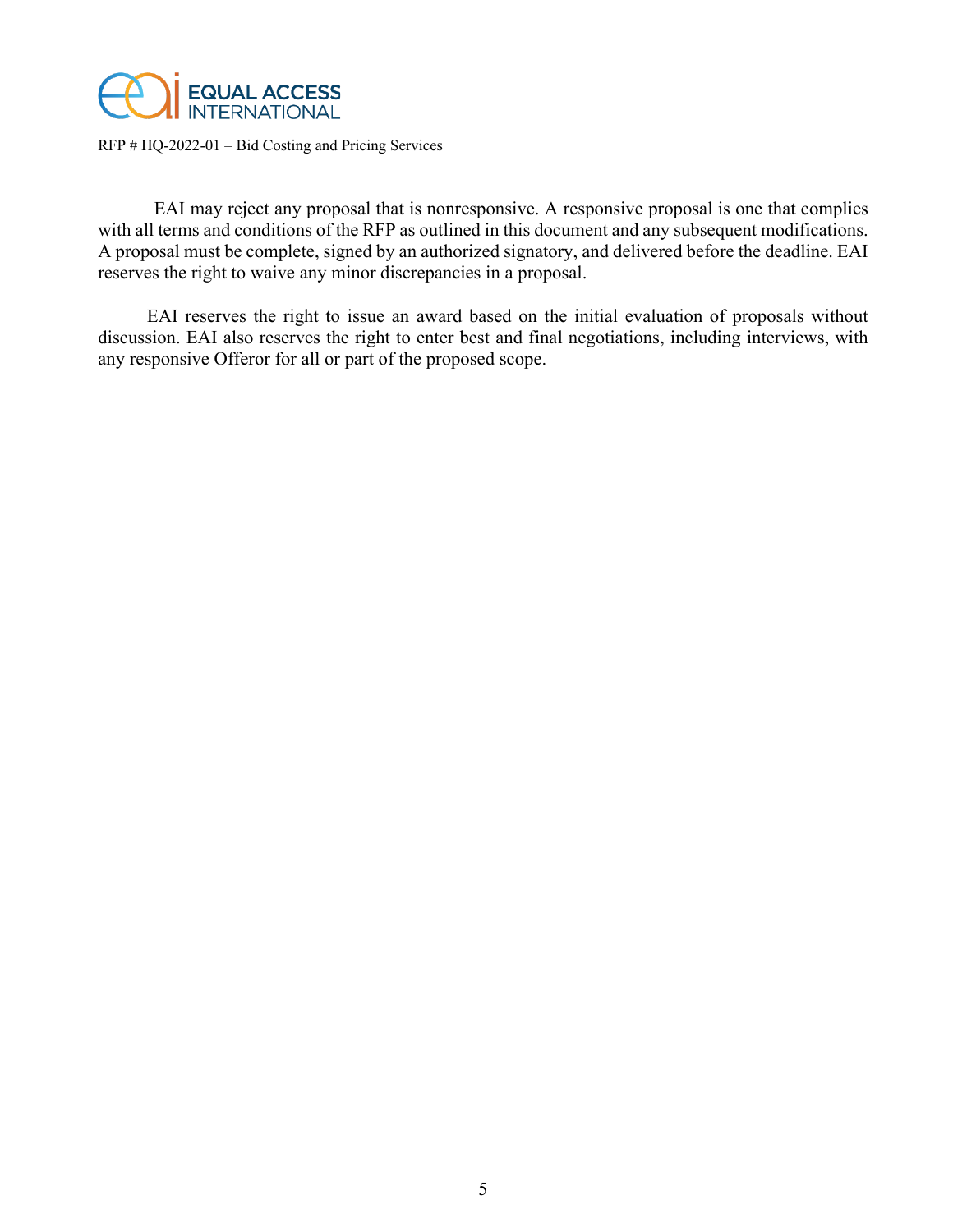

## **ANNEX 1 STATEMENT OF WORK BID COST AND PRICING SERVICES**

Equal Access International (EAI) – a non-governmental organization (NGO) headquartered in Washington, D.C. – partners with communities around the world to co-create sustainable solutions using community engagement and participatory media and technology. With funding from bi-laterals, multilaterals, foundations, and individual donors, EAI has a 20-year record of accomplishment and currently operates in Burkina Faso, Cameroon, Chad, Kenya, Mali, Nepal, Niger, Nigeria, the Philippines, and Somalia.

#### **PROJECT OVERVIEW:**

EAI seeks Costing & Pricing Consultants to provide strategic cost and pricing support to various solicitation responses from donor agencies like USAID, US State Department, UK FCDO, and others, such as UN agencies and foundations. The services will span new business opportunities from the capture through the proposal submission phase. The consultants are expected to proactively coordinate with multiple key proposal players, including the Bid/Proposal Manager, Technical Lead, Recruiter, and the Program Management Unit. The consultant will report to the Senior Director of Business Development, and work closely with the Chief Financial Officer, who has final authority on all cost and pricing matters.

## **OBJECTIVES/DELIVERABLES:**

The main responsibilities and tasks among the required services are:

- Developing cost proposals by ensuring compliance with requirements in RFPs/RFAs and other types of requests from potential donors and clients (as listed above).
- Evaluating cost and pricing requirements in solicitations, and advising on issues related to submitting a compliant cost proposal with full indirect recovery.
- Preparing basis of estimates ('back-of-envelop') in support of price-to-win strategies, and coordinating with the proposal team to set schedules for cost proposal development.
- Reviewing subrecipient/-contractor proposals and pricing data for accuracy, completeness, consistency, and reasonableness, and assuring that all information and materials provided meet the solicitation requirements.
- Writing budget narratives for cost proposals in conjunction with the Program Management Unit.
- Compiling all cost proposal documents, including the subrecipient/-contractor cost proposals, for final submission.

## **KEY PERSONNEL EXPERTISE:**

- Bachelors' degree (or equivalent) in finance, business economics, accounting, or related field.
- 8+ years of experience in budgeting and pricing for a global, non-profit organization, including experience with USAID applications/proposals; additional agencies or foundations preferred but not required.